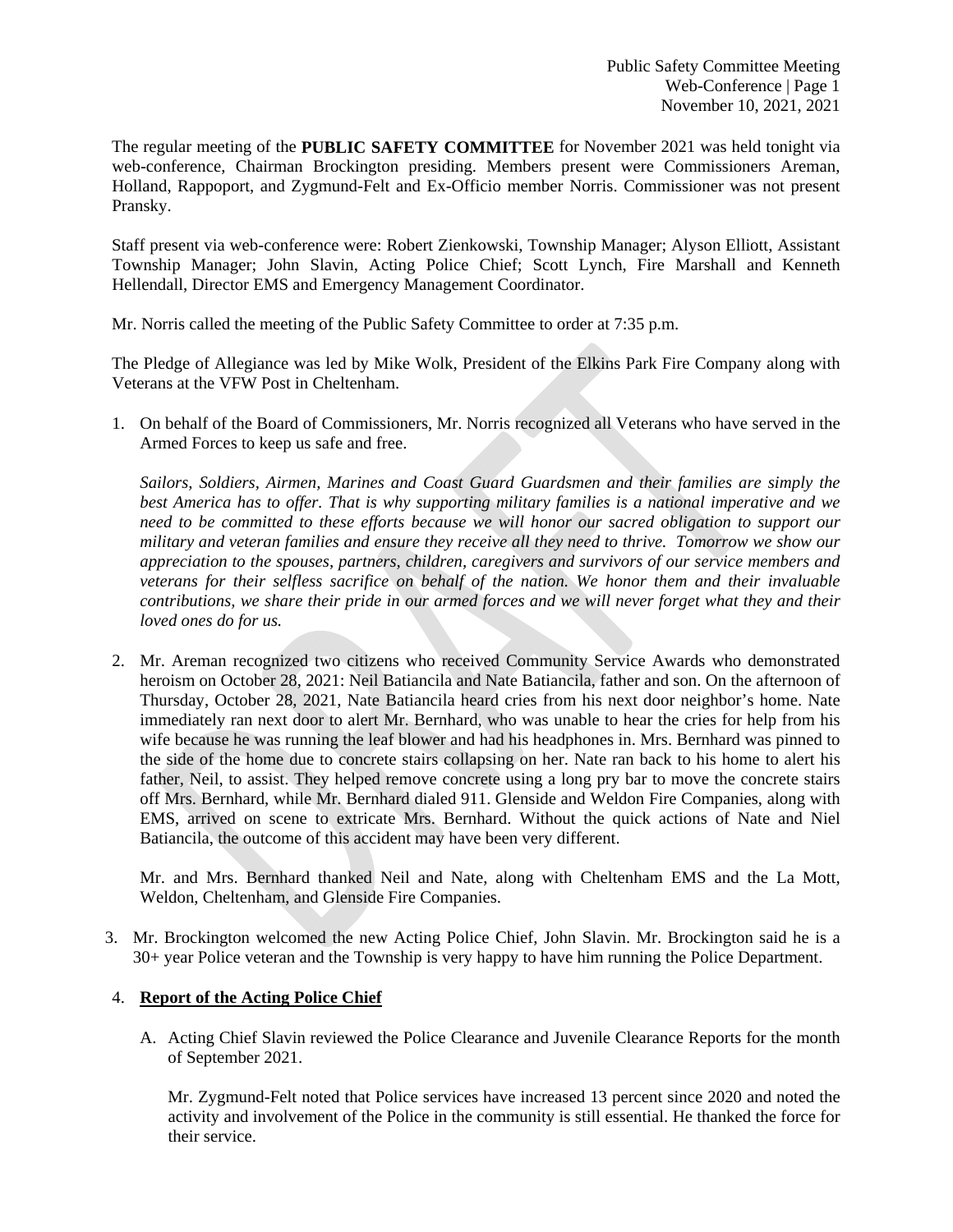Upon the motion of Mr. Norris, the Committee unanimously received the Report of the Acting Police Chief.

B. **Recommendation to the Board of Commissioners:** Upon motion of Mr. Norris, the Committee unanimously recommended the Board of Commissioners adopt an Ordinance amending Chapter 285, Vehicles and Traffic, Section 285-43, "Unregistered All-Terrain Vehicles, and Mini-bikes prohibited on streets and sidewalks within the Township and certain other areas owned by the Township" at its regularly scheduled meeting on December 15, 2021.

 Mr. Holland confirmed for the residents that this Ordinance is for unregistered ATVs. Acting Chief Slavin said registered ATVs (and dirt bikes) are allowed to cross the roadway to get to another location but are not allowed to operate on roadways. Mini bikes are not required to be registered according to the Department of Agriculture.

- C. **Recommendation to the Board of Commissioners:** Upon motion of Mr. Norris, the Committee unanimously recommended that the Board of Commissioners authorize advertisement of its intention to consider the adoption of the aforementioned Ordinance amending Chapter 285, Vehicles and Traffic.
- D. **Recommendation to the Board of Commissioners:** Upon motion of Mr. Norris, the Committee unanimously recommended the Board of Commissioners adopt an Ordinance amending Chapter 285, Vehicles and Traffic, Section 285-43, to add "Bellmawr Road-No Parking Here to Corner, east side from Cheltenham Avenue to 69 feet north" and "Bellmawr Road-No Parking Here to Corner, west side, from Cheltenham Avenue to 70 feet west," at its regularly scheduled meeting on December 15, 2021.
- E. **Recommendation to the Board of Commissioners:** Upon motion of Mr. Norris, the Committee unanimously recommended that the Board of Commissioners authorize advertisement of its intention to consider the adoption of the aforementioned Ordinance amending Chapter 285, Vehicles and Traffic.
- F. Upon motion of Mr. Norris, the Committee unanimously recommended approval of a purchase order for Havis in the amount of \$10,290.81 for body camera docking station installation in the patrol vehicles.
- G. Upon motion of Mr. Norris, the Committee unanimously recommended approval of a purchase order for New Holland Ford in the amount of \$45,567 for the purchase of a new Crime Scene Unit Vehicle.

# 5. **Report of the Fire Marshal**

A. Mr. Lynch presented the Fire Report for the month of September 2021 and the minutes of the Fire Board Meeting from October 7, 2021.

Mr. Zygmund-Felt noticed that La Mott Fire Company has an average of 3.5 firefighters per run which is below average and asked if there is anything the Commissioners can do to help. Mr. Lynch said that he and the Chief are aware of the numbers and that volunteers are strong in the beginning but then fade out over time. It is a huge commitment. Mr. Hellendall spoke as Vice President of La Mott and said they have rebranded, updated their website and budgeted for a livein program. One-third of recruits have not moved forward after seeing the 188 hours required to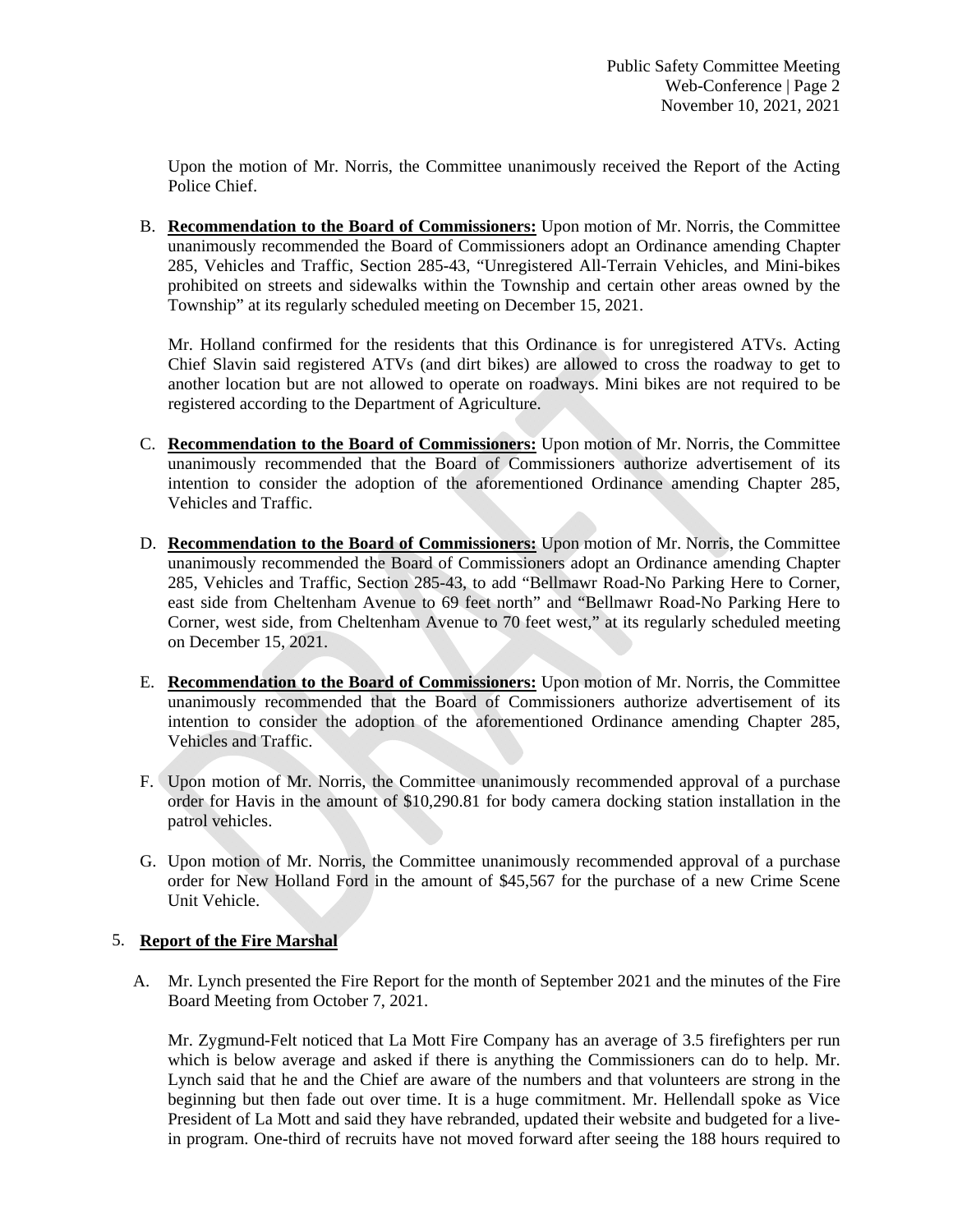be a volunteer. Mr. Zygmund-Felt has seen a significant increase to its budget and wants them to keep the Commissioners and the Township Manager updated on any significant issues. He said he is appreciative of every firefighter. Ms. Rappoport added that the La Mott Fire Company is thriving due to the patience and the support of the Township and other Fire Companies.

Upon the motion of Mr. Norris, the Committee unanimously received the September 2021 report of the Fire Marshal and the minutes of the Fire Board Meeting from October 7, 2021

#### 6. **Report of the EMS Director**

Mr. Hellendall presented the EMS reports for the month of September 2021.

- A. Mr. Hellendall noted that two new full-time paramedics started on November 1, 2021, but EMS is still down two paramedics due to injuries.
- B. Mr. Hellendall requested the Commissioners approve a purchase order for Starr Uniform in the amount of \$3,675 for four pieces of body armor, which is within budget, in order to have the new employees fitted for body armor.

Upon motion of Mr. Norris, the Committee unanimously recommended approval of a purchase order for Starr Uniform in the amount of \$3,675 for the purchase of four pieces of body armor.

C. Recommend the Board of Commissioners approve a purchase order to ESO Solutions, Inc., in the amount of \$9,113.08 for the annual subscription for the trip sheet program.

Mr. Hellendall explained that the trip sheet program is a mandatory program that is required to be completed for every call and is electronically filed with the State, Hospital, County, and the billing company and also charts the status and classes of medics and EMTs.

Upon motion of Mr. Norris, the Committee unanimously recommended approval of a purchase order for ESO Solutions, Inc. in the amount of \$9,113.08 for the annual subscription for the trip sheet program.

D. Mr. Hellendall presented a thank you letter received for EMS Lt. Nathan Wass, Paramedic Christopher Carey and Police Officer Brett Thomas. This shows the great cooperation between the Police Department and EMS. In other communities, there are times the Police do not respond to calls, but they are an integral part of the Township's system.

## 7. **Report of the EMA Director**

A. Mr. Hellendall received approval to submit all paperwork to receive requested funding for all Police, EMS & EMA overtime and all vehicle expenses. In order to process the paperwork, a resolution needs to be adopted so the Township Manager can sign all the paperwork.

**Recommendation to the Board of Commissioners**: Upon motion of Mr. Norris, the Committee unanimously recommended the Board of Commissioners adopt a Resolution authorizing Robert Zienkowski, Township Manager, to serve as the Township's agent in executing all required forms and documents for the purpose of obtaining financial assistance under the Robert T. Stafford Disaster Relief and Emergency Assistance Act for Hurricane Ida related expenses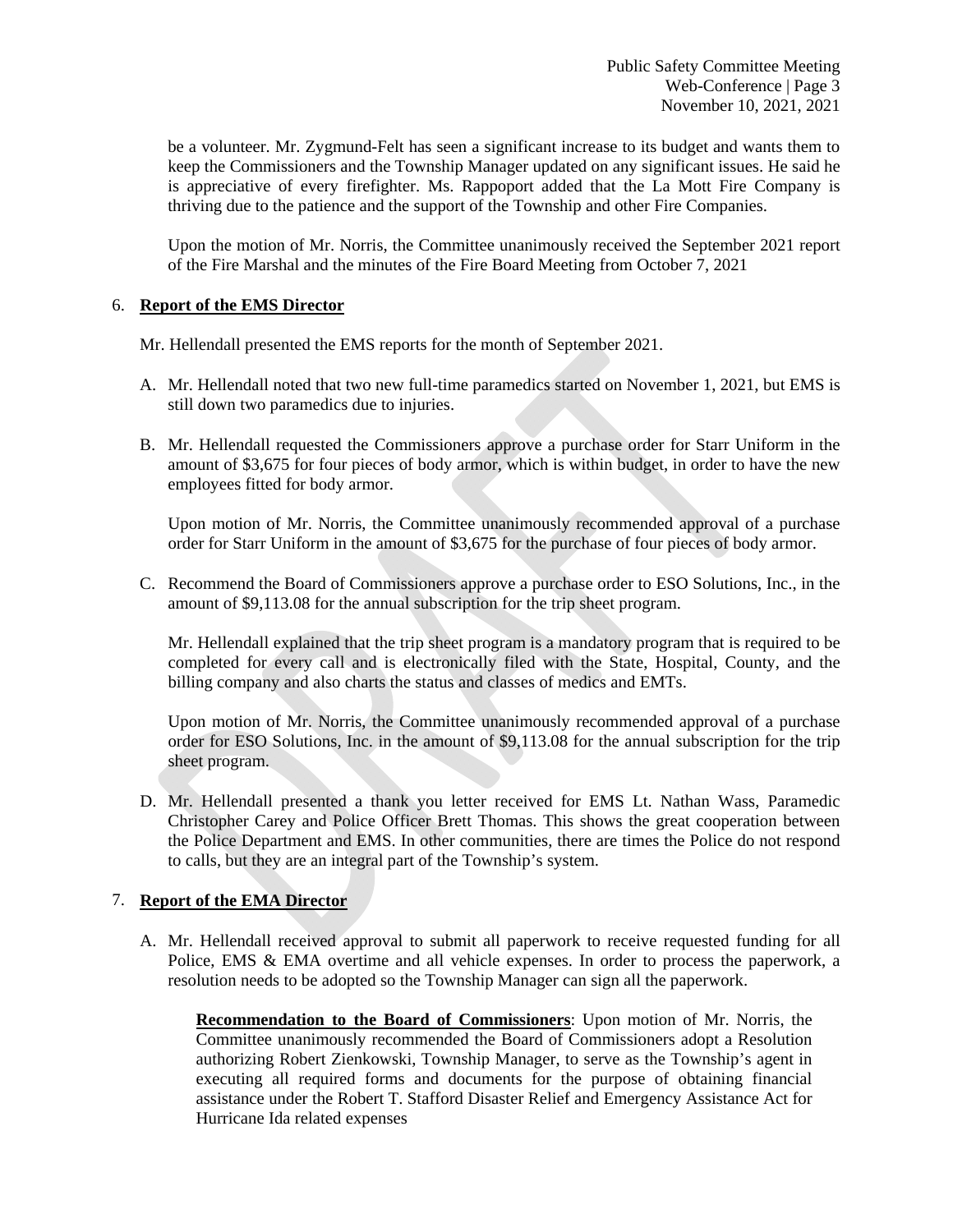### 8. **Report of the Township Manager**

- A. Mr. Zienkowski commended Acting Chief Slavin in embracing the role as Acting Chief and his interaction and response especially in the areas of traffic safety has been outstanding. He also recognized EMS in what they do every day and the exposures they have had during the pandemic and to the men and women of the Cheltenham Police Department who put their lives on the line every day and their response, dedication and commitment to the community. He thanked them for all that they do for the Township.
- B. Mr. Zienkowski asked Mr. Lynch to update the Committee on the Fire Marshal's Operating Budget for 2022, which was not discussed at the Budget Workshop Meeting on October 28 due to time constraints.

Mr. Lynch outlined the 2022 Fire Marshal budget. He explained that there is an increase in salaries due to restructuring – property maintenance and an administrative assistant will now fall under the Fire Marshal's budget. This is a transfer of salaries; not new personnel. Mr. Lynch said he is proposing to hire a full-time inspector so the Township can establish a rental inspection program to ensure the safety of the Township's rental residents. This person would also assist with building and fire inspections.

The Fire Company budget reflects an overall decrease due to operating four fire companies instead of five. The remaining four fire companies would each receive a \$25,000 increase from the Township, which was part of the allocation to the former fifth company. Discussion on capital requests by the fire companies will be discussed at the November 11 budget workshop meeting.

 Mr. Brockington asked if the hiring of the Inspector of the Rental Inspection program needs to be a full-time position. Mr. Lynch said there is more than enough work for a full-time employee, which will be responsible for creating the rental database, performing the initial inspections and then inspecting them on a two to three year cycle. The inspector will also do existing building inspections making sure commercial properties are up-to-date. Mr. Zienkowski added that this person will also help the tax office documenting commercial businesses.

Ms. Rappaport said the Township tried to create a rental inspection program in the past, but could not justify hiring a full-time person to handle it. She asked if there was going to be a policy or ordinance in place prior to hiring an inspector. Mr. Lynch said an ordinance would be established with fees listed and a policy adopted prior to hiring an inspector. The fees would generate enough income to cover the salary of the inspector. The position is being added to the budget as a placeholder so the money is available if/when an ordinance is passed. This will be a budget neutral position in which all the revenue and fees would cover the expense of this person. Staff anticipates bringing a proposal for a rental inspection program to the Board for consideration in the next few months.

## **9. Old Business**

 Mr. Areman announced the Limekiln Bridge will be closed Saturday November 13 at 3 p.m. through Sunday, November 14 at 8 a.m.

## **9. New Business**:

Mr. Norris asked for a reminder of what is open and closed for Veterans Day. Mr. Clewell stated that trash and recycling collection will be pushed back to Friday due to the Holiday.